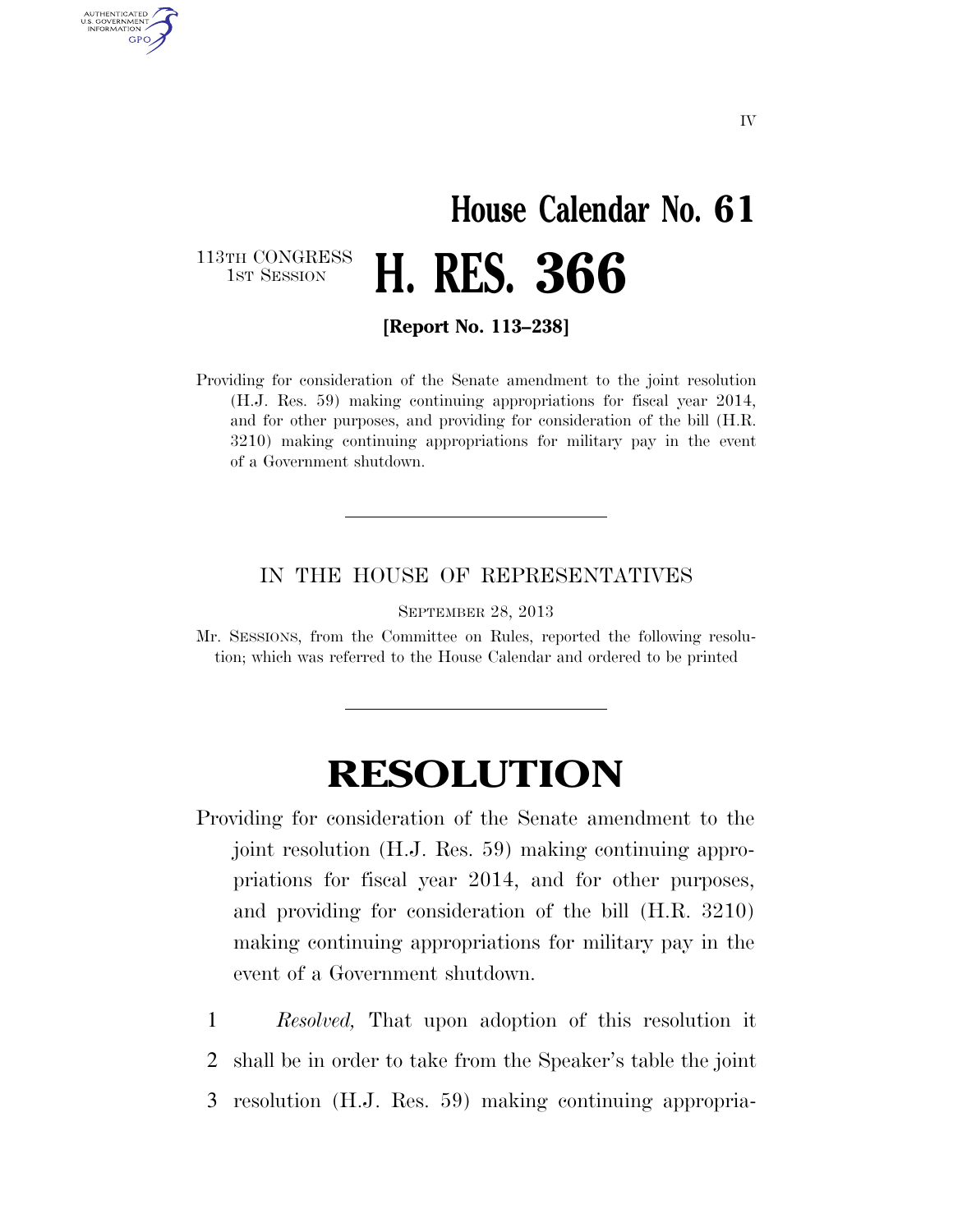tions for fiscal year 2014, and for other purposes, with the Senate amendment thereto, and to consider in the House, without intervention of any point of order, a mo- tion offered by the chair of the Committee on Appropria- tions or his designee that the House concur in the Senate amendment with each of the two amendments printed in the report of the Committee on Rules accompanying this resolution. The Senate amendment and the motion shall be considered as read. The motion shall be debatable for one hour equally divided and controlled by the chair and ranking minority member of the Committee on Appropria- tions. The previous question shall be considered as ordered on the motion to its adoption without intervening motion or demand for division of the question except that the question of adoption of the motion shall be divided be-tween the two House amendments.

 SEC. 2. Upon adoption of this resolution it shall be in order to consider in the House the bill (H.R. 3210) making continuing appropriations for military pay in the event of a Government shutdown. All points of order against consideration of the bill are waived. The bill shall be considered as read. All points of order against provi- sions in the bill are waived. The previous question shall be considered as ordered on the bill and on any amend-ment thereto to final passage without intervening motion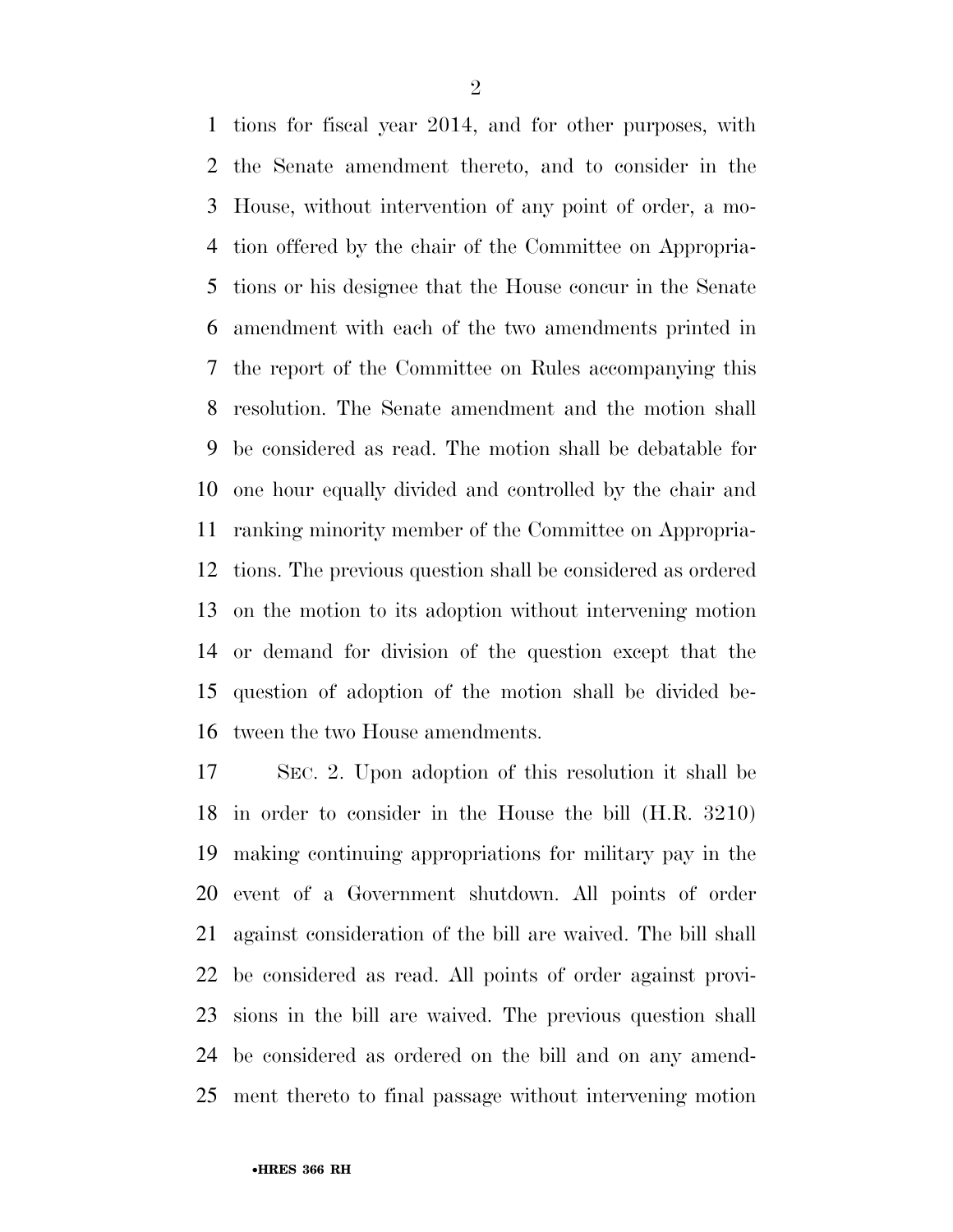except: (1) 40 minutes of debate equally divided and con- trolled by the chair and ranking minority member of the Committee on Appropriations; and (2) one motion to re-commit.